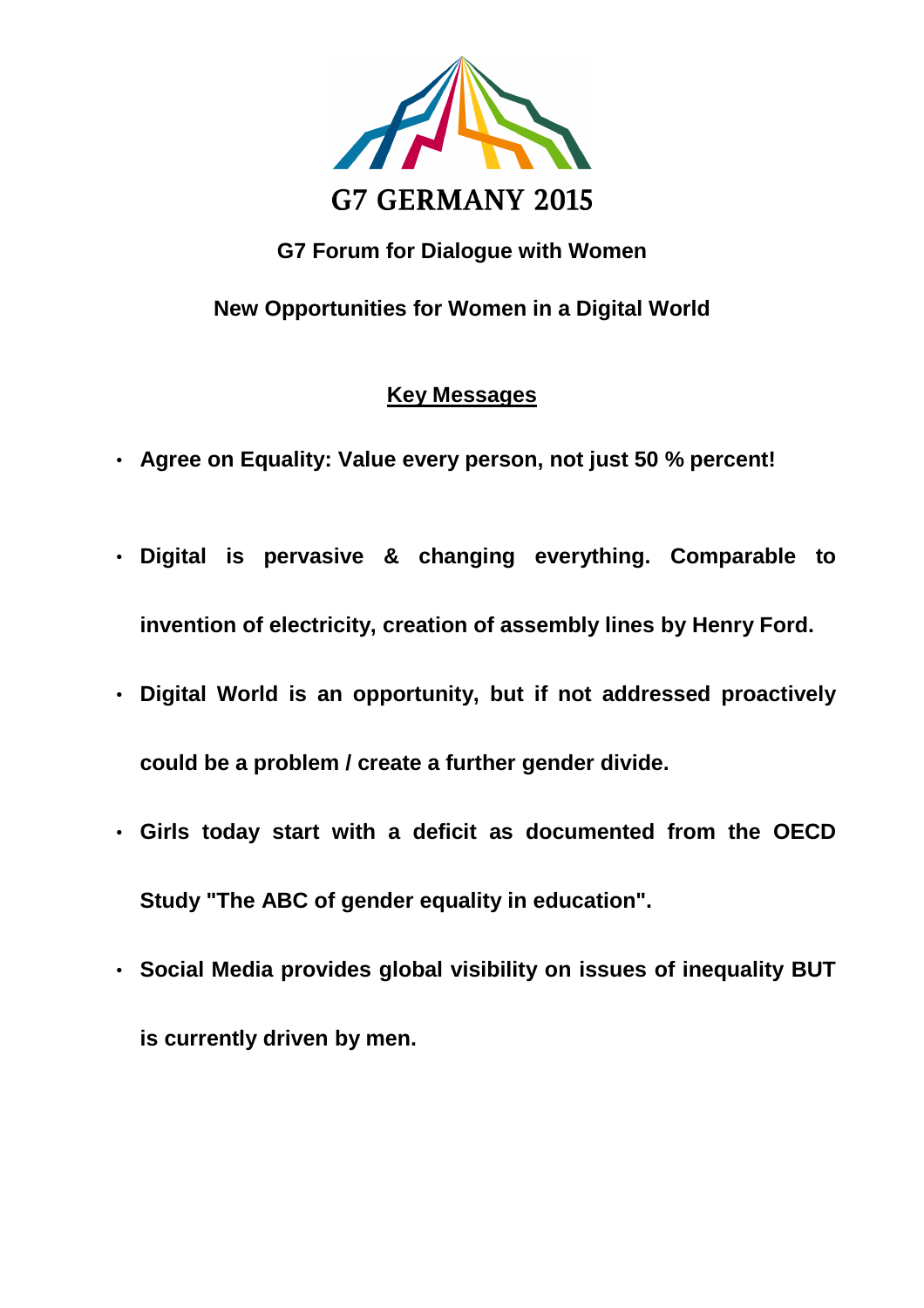**That's why we recommend to focus on five fields of action:**

**1. Role of the education system /** "**Teach the teachers**" **(material, skills,**

**curriculum) and create a culture that accepts failures & increases self confidence.**

- **2. Companies need to encourage and train the women / think about new approaches like reverse mentoring, improve recruitment process, improve/train skills, lifelong learning, cooperation with the public sector important.**
- **3. Role of the Family/Culture (including male family members): Break cultural stereotypes & offer girls chances from the beginning.**
- **4. Role model role: Role of women and of men (broad definition, including men, neighbors etc.). Role of men: Sponsoring / Mentoring / Truly value equality! Role of women: Active Mentoring / Women helping women / Create excitement.**